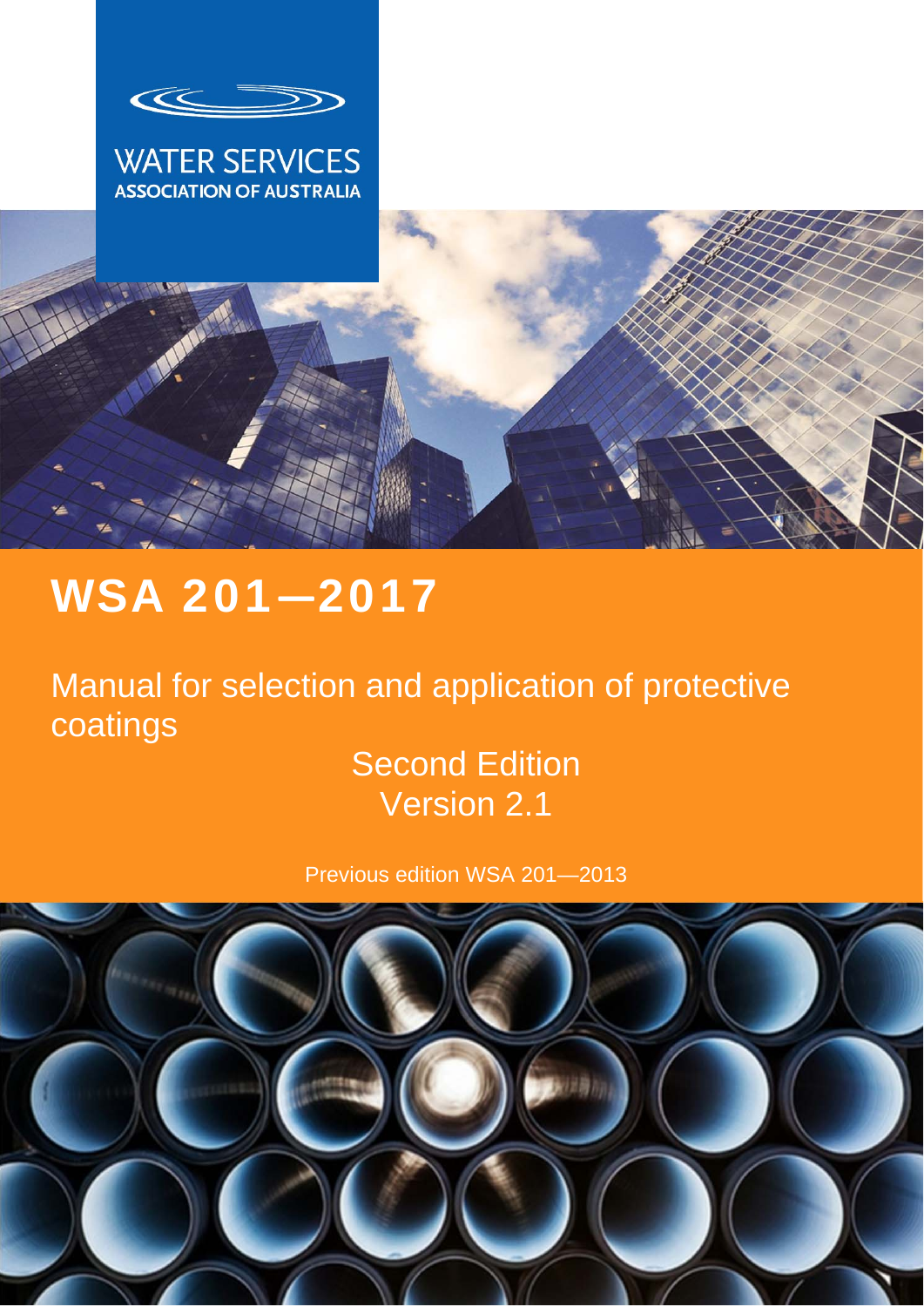#### **ACKNOWLEDGMENTS**

The WSAA Board would like to express its appreciation to WSAA Members and staff for their contributions to the development and revision of this Manual. The contribution and leadership by Jerry Sunarho and Vangeli Perakis from Sydney Water, Theodora Hogan from Melbourne Water, and Peter Dove from GHD Pty Ltd in developing the second edition of this Manual deserves special acknowledgement.

Contributions from other industry organisations and individuals are also gratefully acknowledged. The following individuals from WSAA staff, WSAA members and industry expert's peer reviewed this revision and provided comments and suggestions, many of which have been adopted.

| Theodora Hogan     | <b>Melbourne Water</b>               |
|--------------------|--------------------------------------|
| Jerry Sunarho      | <b>Sydney Water</b>                  |
| Vangeli Perakis    | <b>Sydney Water</b>                  |
| Geraldine Pedersen | <b>Water Corporation</b>             |
| Carl Radford       | WSAA                                 |
| Peter Golding      | Galvanizers Association of Australia |
| Peter Dove         | <b>GHD Pty Ltd</b>                   |
| lan Watts          | KBR                                  |
| Justin Rigby       | Remedy Asset Protection (Remedy AP)  |

#### **DISCLAIMER**

WSAA Manuals are published by Water Services Association of Australia Limited on the understanding that:

- Water Services Association of Australia Limited and individual contributors are not responsible for the results of any action taken on the basis of information in the Manual for Selection and Application of Protective Coatings, nor any errors or omissions.
- Water Services Association of Australia Limited and individual contributors disclaim all and any liability to any person in respect of anything, and the consequences of anything, done or omitted to be done by a person in reliance upon the whole or any part of the Manual for Selection and Application of Protective Coatings.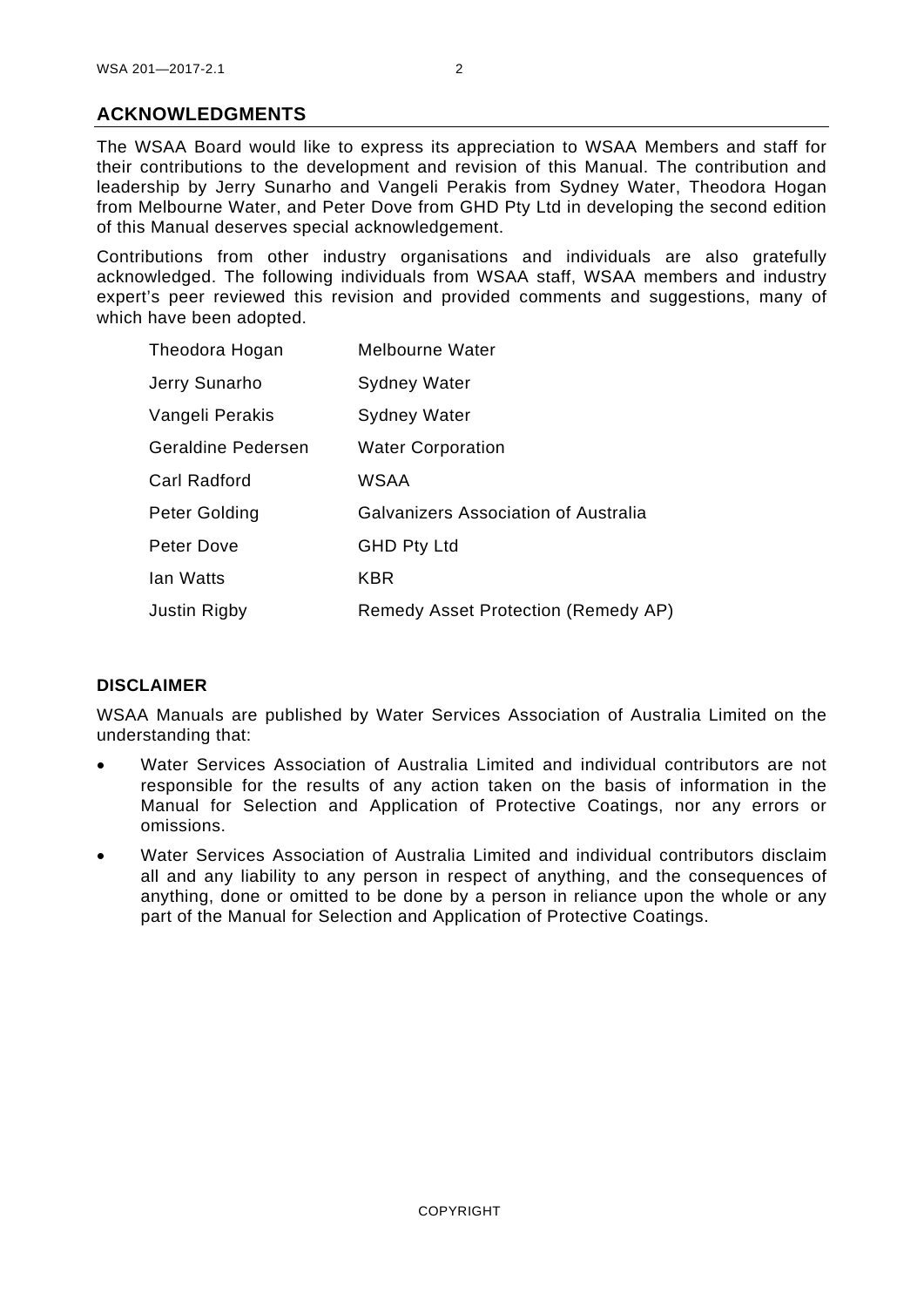#### **PUBLICATION DETAILS**

Published by: Water Services Association of Australia Limited Level 8 Suite 8.02 401 Docklands Drive Docklands VIC 3008

ISBN 1 920760 81 4

#### **COPYRIGHT**

Water Services Association of Australia will permit up to 20 percent of this Manual to be copied for use exclusively in house by purchasers of this Manual, for use in contract documentation and for training purposes without payment of a royalty or giving advice to Water Services Association of Australia Limited.

© Copyright 2017 by WATER SERVICES ASSOCIATION of Australia Limited **All rights reserved**.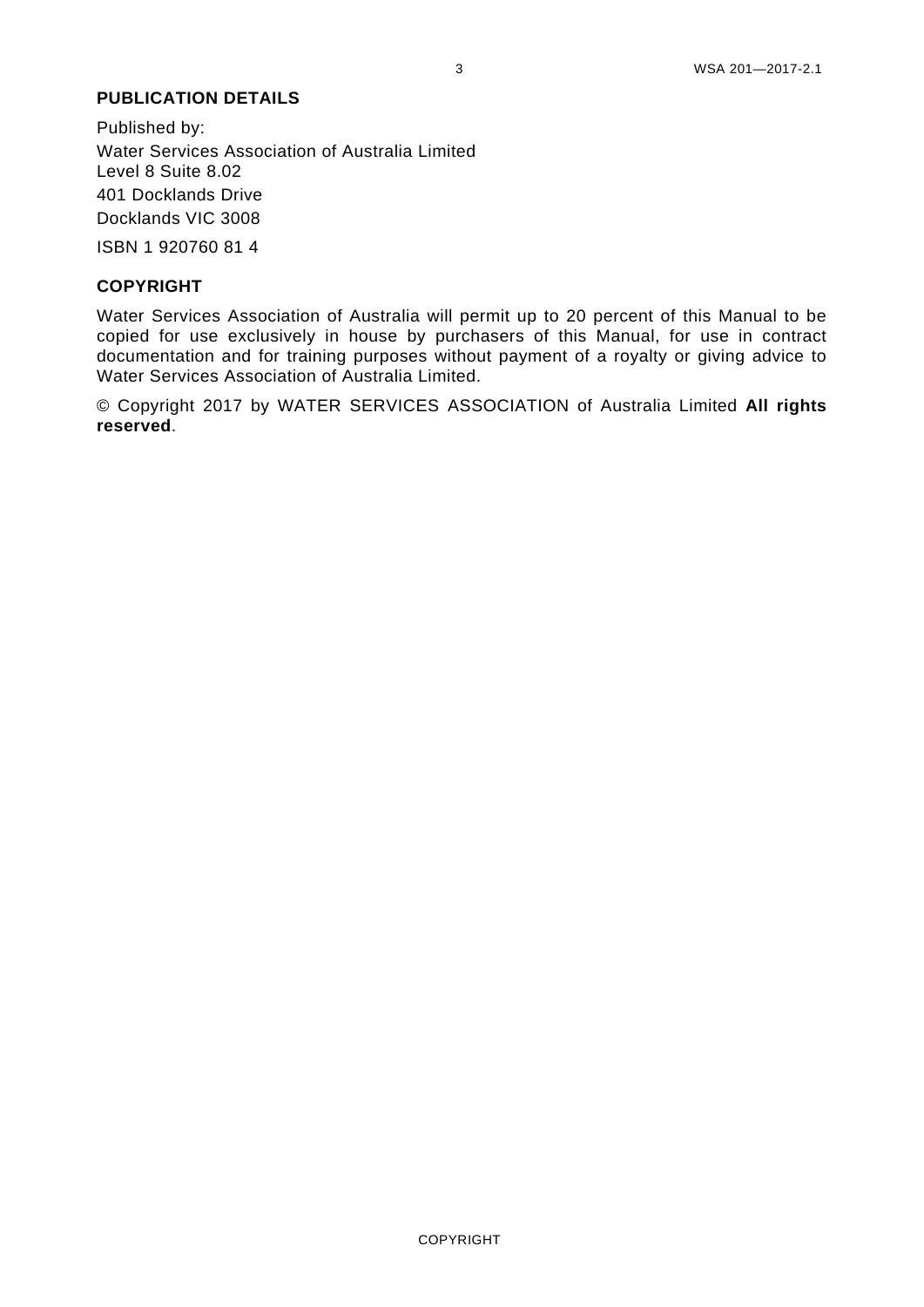#### **FOREWORD**

The Australian urban water industry commenced in the mid 1800's and became a major builder of infrastructure in the 1920's, peaking in the post-World War II period. The industry has a large portfolio of assets with a nominal written down replacement cost for fixed water supply and sewerage assets exceeding \$120 Billion. These infrastructure assets consist of in excess of 140,000 km of water mains, 120,000 km of sewer mains, approximately 260 water treatment plants and 440 sewage treatment plants, as well as large numbers of water storage tanks and reservoirs, water and sewage pumping stations and other associated facilities and structures.

Many of these assets rely upon coatings and linings to control and mitigate the impacts of corrosion, sometimes in combination with other measures such as cathodic protection. Most coated or lined assets require regular ongoing maintenance and repair.

The water utilities collectively have acquired immense knowledge and experience in the use of protective coatings and linings across a wide range of applications and environments. The industry's material specialists have a long history of involvement in the development of technical standards and specifications along with training and certification programs to ensure that quality products are manufactured and supplied for application by competent contractors using appropriate surface preparation and application techniques.

The first edition of this Manual was developed to consolidate current industry "most appropriate best practice". It is not intended to inhibit innovation. It does not purport to address all asset management situations and/or options.

The second edition continues to build on the experience and confidence of the water industry with the selection and application of protective coatings. Revisions include:

- (a) latest update of AS/NZS 2312, Parts 1 and 2
- (b) relevant AS/NZS, ASTM, ICRI, NACE, SSPC, ISO standards for application of protective coatings to steel and concrete
- (c) application of elastomeric polyurea and polyurethane systems, and siloxane penetrating sealer.
- (d) update concrete surface preparation and application to relevant international standards to reflect current industry practices.
- (e) concrete repair section for delamination and spalling of concrete.
- (f) update OHS environmental sections with management of hazardous materials in the existing coatings
- (g) update relevant coating systems
- (h) a review of recommended coating systems for various asset classes and environmental exposures including specific chemicals exposure
- (i) design service life for applied protective coating systems
- (j) restructure of some sections within the Manual to improvement readability
- (k) other editorial changes.

The clear benefits of this Manual and WSAA Codes, Standards, Specifications and Tools extend beyond our members to the wider Australian community. The performance of network infrastructure is fundamental to achieving excellence in community health, commerce and industry, customer service, asset management and delivering sustainable water and sewerage services. The Manual will make a practical contribution to better achieving these goals.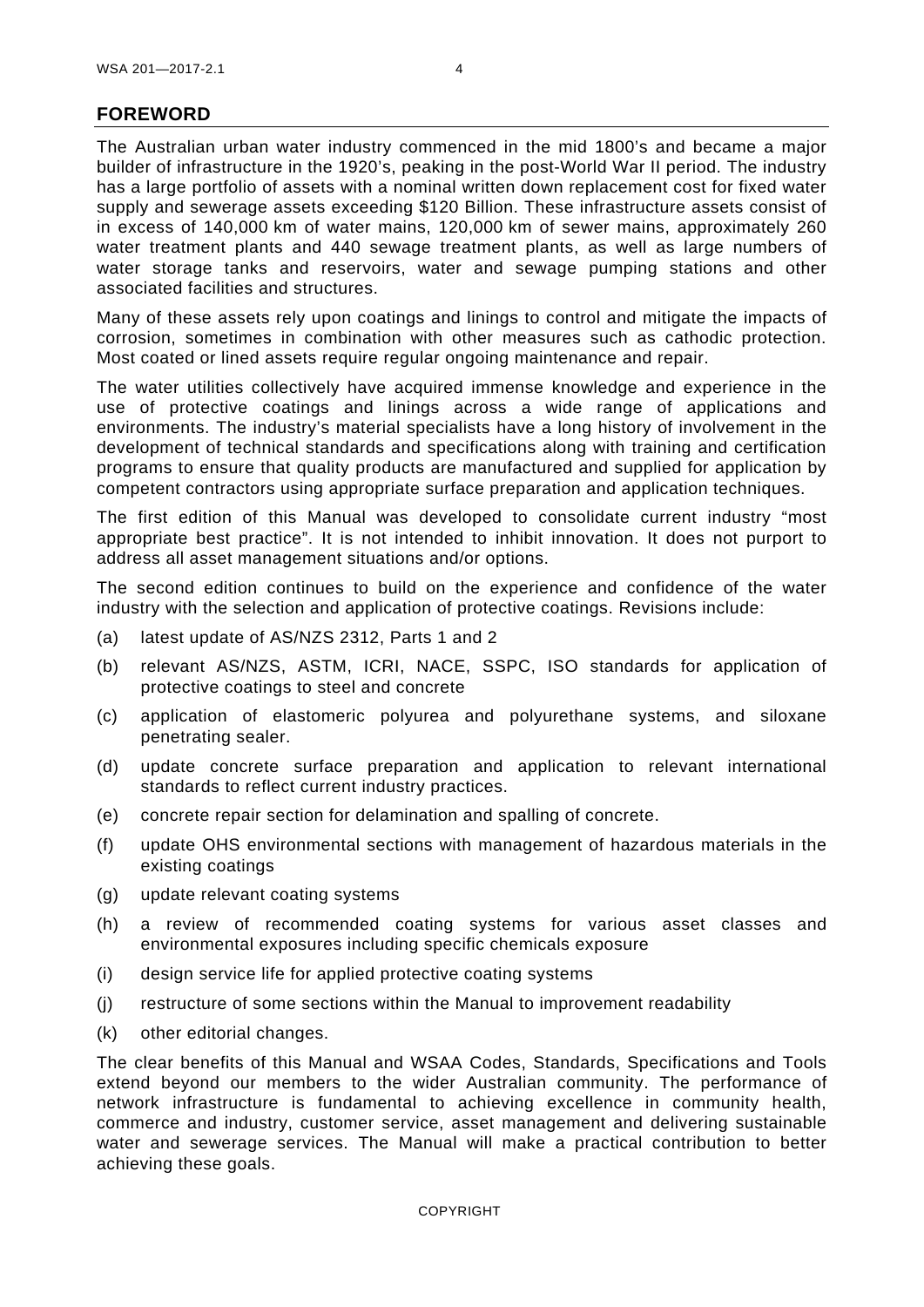WSAA is ideally positioned to provide national leadership in actively prosecuting its National Codes Initiative that commenced in 1997. As an industry association of the major urban water utilities in Australia, WSAA's members supply the majority of Australian residential, commercial and industrial consumers with water and sewerage services. In developing Codes that articulate appropriate planning, design and construction practices, WSAA is providing a valuable training resource that can assist in building asset management capability and capacity necessary for the ongoing reliable and successful performance of our network infrastructure.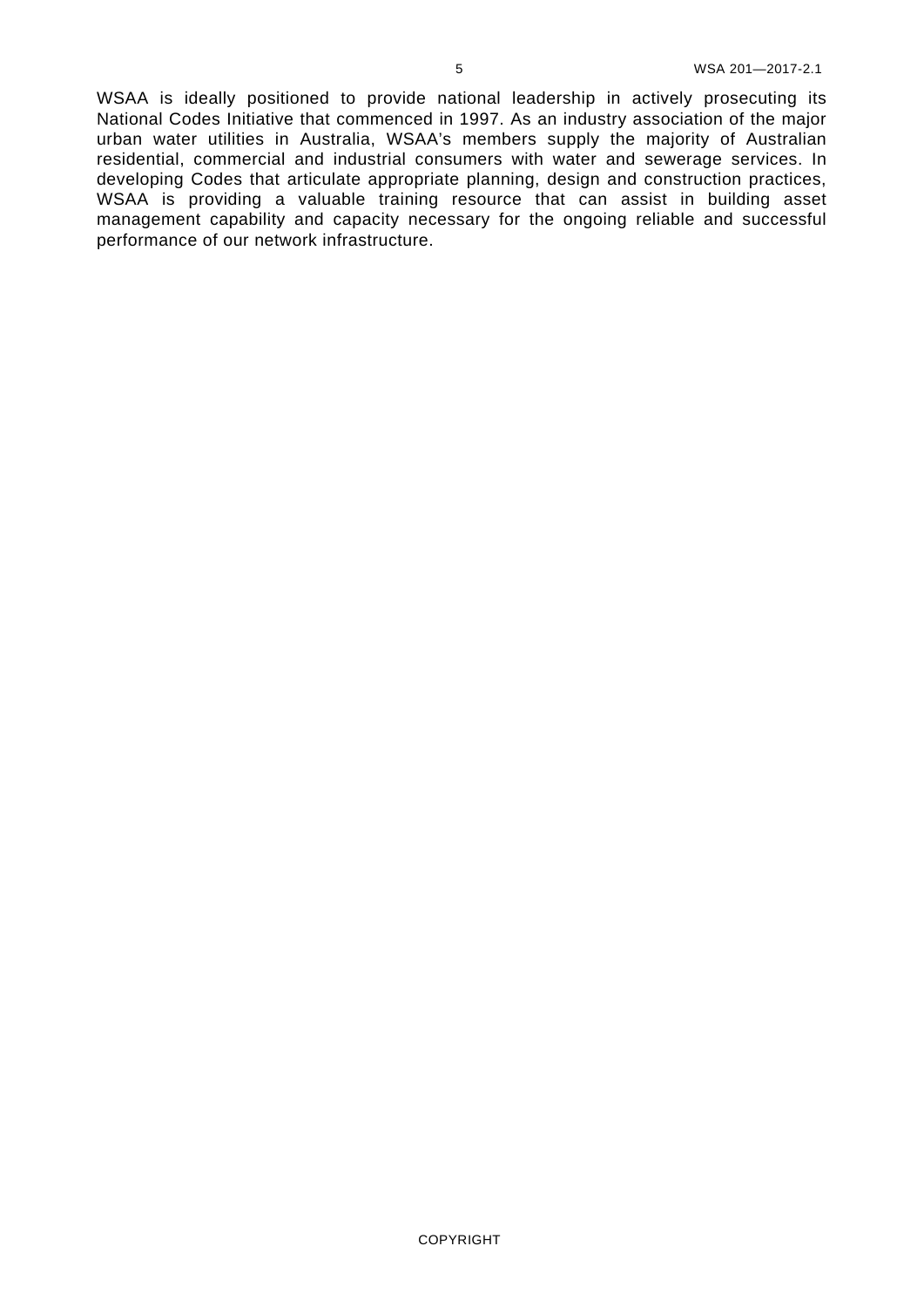### **CONTENTS**

| <b>ACKNOWLEDGMENTS</b>                                       | $\mathbf{2}$ |
|--------------------------------------------------------------|--------------|
| <b>FOREWORD</b>                                              | 4            |
| <b>1 INTRODUCTION</b>                                        | 10           |
| 1.1 PURPOSE AND SCOPE                                        | 10           |
| <b>1.2 MANDATORY AND INFORMATIVE</b>                         | 10           |
| 1.3 ALTERNATIVE SOLUTIONS AND INNOVATIONS                    | 10           |
| 1.4 USE OF THE MANUAL                                        | 10           |
| 1.4.1 During design or selection of coating systems          | 10           |
| 1.4.2 During coating application                             | 10           |
| 1.4.3 During inspection and testing                          | 11           |
| 1.4.4 During coating maintenance                             | 11           |
| <b>1.5 AMENDMENTS AND SUPPLEMENTS</b>                        | 11           |
| <b>1.6 REFERENCED DOCUMENTS</b>                              | 11           |
| <b>1.7 DEFINITIONS</b>                                       | 15           |
| <b>1.8 ABBREVIATIONS</b>                                     | 17           |
| <b>2 QUALITY ASSURANCE</b>                                   | 19           |
| <b>2.1 INTRODUCTION</b>                                      | 19           |
| 2.2 APPROVED APPLICATOR                                      | 19           |
| 2.3 SUPPLIER'S SPECIFICATION                                 | 19           |
| 2.4 INSPECTION AND TEST PLAN (ITP)                           | 19           |
| <b>2.5 COATING INSPECTOR</b>                                 | 19           |
| 2.6 PRE-JOB MEETING                                          | 20           |
| <b>2.7 TRIAL APPLICATION</b>                                 | 20           |
| <b>2.8 FIRST ANNIVERSARY INSPECTIONS</b>                     | 20           |
| 2.9 VENTILATION, DEHUMIDIFICATION AND TEMPERATURE CONTROL    | 21           |
| <b>3 WORK HEALTH AND SAFETY</b>                              | 21           |
| 3.1 INTRODUCTION                                             | 21           |
| <b>3.2 STATUTORY AUTHORITIES AND REGULATORY REQUIREMENTS</b> | 21           |
| 3.3 WORK HEALTH AND SAFETY (WHS) LAWS                        | 21           |
| <b>3.4 NATIONAL STANDARD FOR CONSTRUCTION WORK</b>           | 22           |
| 3.5 HANDLING OF CHEMICALS                                    | 23           |
| 3.6 PRESSURE EQUIPMENT                                       | 23           |
| 3.7 EARTHING                                                 | 24           |
| 3.8 PPE AND VENTILATION, AND LIGHTING                        | 24           |
| 3.9 ACCESS                                                   | 24           |
| 3.10 CONFINED SPACES                                         | 25           |
| 3.11 WORKING AT HEIGHTS                                      | 25           |
| 3.12 WORKING IN, ON OR AROUND WATER                          | 25           |
| 3.13 HEAT STRESS                                             | 25           |
| 3.14 FATIGUE MANAGEMENT                                      | 25           |
| 3.15 BARRIERS AND MASKING                                    | 26           |
| 3.16 HAZARDOUS SUBSTANCES                                    | 26           |
| <b>4 ENVIRONMENTAL PROTECTION</b>                            | 26           |
| 4.1 INTRODUCTION                                             | 26           |
| 4.2 LEAD PAINT AND OTHER HAZARDOUS COATINGS                  | 27           |
| 4.3 CONTAINMENT OF NON-HAZARDOUS COATING OPERATIONS          | 27           |
| 4.4 ASSESSING EMISSIONS OF NON-HAZARDOUS COATING OPERATIONS  | 27           |
| <b>5 SELECTION OF COATINGS</b>                               | 29           |
| <b>5.1 INTRODUCTION</b>                                      | 29           |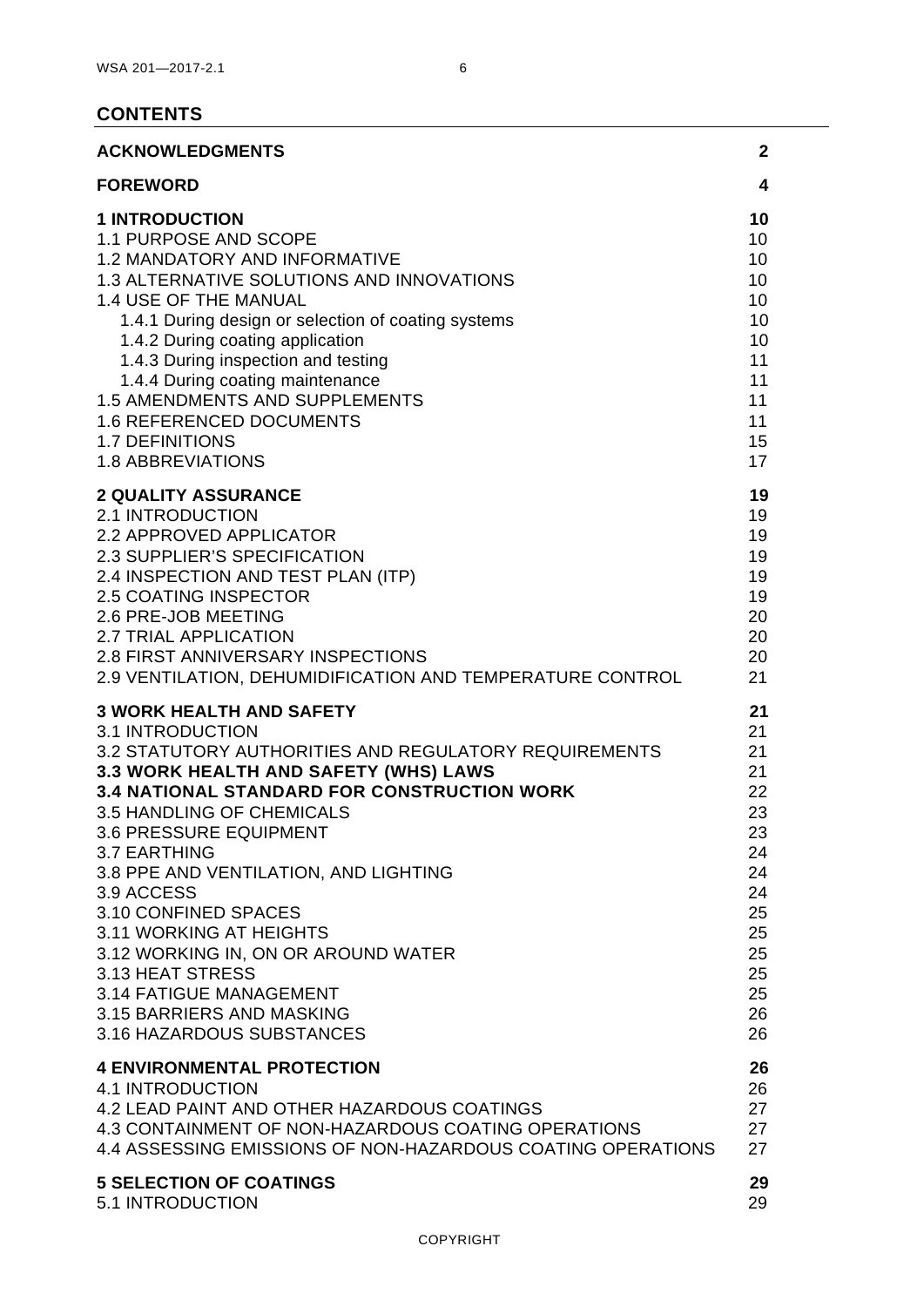| 5.2 DESIGN SERVICE LIFE OF ASSETS                               | 29 |
|-----------------------------------------------------------------|----|
| <b>5.3 EXPOSURE CLASS</b>                                       | 29 |
| 5.4 COATING SYSTEM SELECTION                                    | 31 |
| 5.4.1 Initial coating                                           | 31 |
| 5.4.2 Maintenance coating                                       | 31 |
| 5.4.3 Protective coating products                               | 31 |
| 5.4.4 Products in contact with drinking water or recycled water | 31 |
| 5.4.5 Cathodic protection system compatibility                  | 32 |
| 5.4.6 Coatings for concrete                                     | 32 |
| 5.5 COATING SYSTEM DESCRIPTIONS                                 | 33 |
| 5.6 RECOMMENDED COATING SYSTEMS                                 | 37 |
| <b>6 SURFACE PREPARATION</b>                                    | 44 |
| <b>6.1 INTRODUCTION</b>                                         | 44 |
| 6.2 REQUIREMENTS ACCORDING TO SUBSTRATE MATERIAL                | 44 |
| 6.2.1 Ferrous substrate                                         | 44 |
| 6.2.1.1 Flash rust                                              | 44 |
| 6.2.2 Galvanized steel                                          | 45 |
| 6.2.3 Stainless steel and alloys                                | 45 |
| 6.2.4 Plastics and FRP                                          | 45 |
| 6.2.5 Cementious substrate                                      | 45 |
| <b>6.2.5.1 General</b>                                          | 45 |
| 6.2.5.2 Formwork                                                | 45 |
| 6.2.5.3 New concrete                                            | 46 |
| 6.2.5.4 Contaminated concrete                                   | 47 |
| 6.2.5.5 Concrete surface profile                                | 47 |
| 6.2.5.6 Concrete repairs                                        | 47 |
| 6.2.5.7 Masonry                                                 | 48 |
| 6.2.6 Existing coatings                                         | 48 |
| 6.2.6.1 Assessment of existing coatings                         | 48 |
| 6.2.6.2 Surface preparation of existing coating                 | 49 |
| 6.2.7 Pre-coated proprietary equipment                          | 49 |
| <b>6.3 METHODS OF SURFACE PREPARATION</b>                       | 49 |
| 6.3.1 Pre-cleaning                                              | 49 |
| 6.3.2 Rectification of metal defects                            | 49 |
| 6.3.3 Abrasive blast cleaning                                   | 50 |
| 6.3.4 Sweep blasting                                            | 51 |
| 6.3.5 Hand or power tool cleaning                               | 51 |
| 6.3.6 Wet abrasive blasting                                     | 51 |
| 6.3.7 Water jetting                                             | 51 |
| 6.3.8 Underwater cleaning                                       | 52 |
| 6.3.9 Preparation of pipe supports for maintenance painting     | 52 |
| <b>7 COATING APPLICATION</b>                                    | 53 |
| 7.1 GENERAL                                                     | 53 |
| <b>7.2 APPLICATION CONSTRAINTS</b>                              | 53 |
| 7.2.1 General                                                   | 53 |
| 7.2.2 Concrete surfaces                                         | 53 |
| 7.3 TRANSPORTATION AND STORAGE                                  | 54 |
| 7.4 MIXING                                                      | 54 |
| 7.5 THINNING AND CLEANING                                       | 54 |
| <b>7.6 FILM THICKNESS</b>                                       | 54 |
| <b>7.7 MULTIPLE COATING SYSTEM</b>                              | 54 |
| 7.8 DUPLEX PAINTING OF GALVANISING                              | 55 |
| 7.9 PRIMER COATING AND HOLDING PRIMER                           | 55 |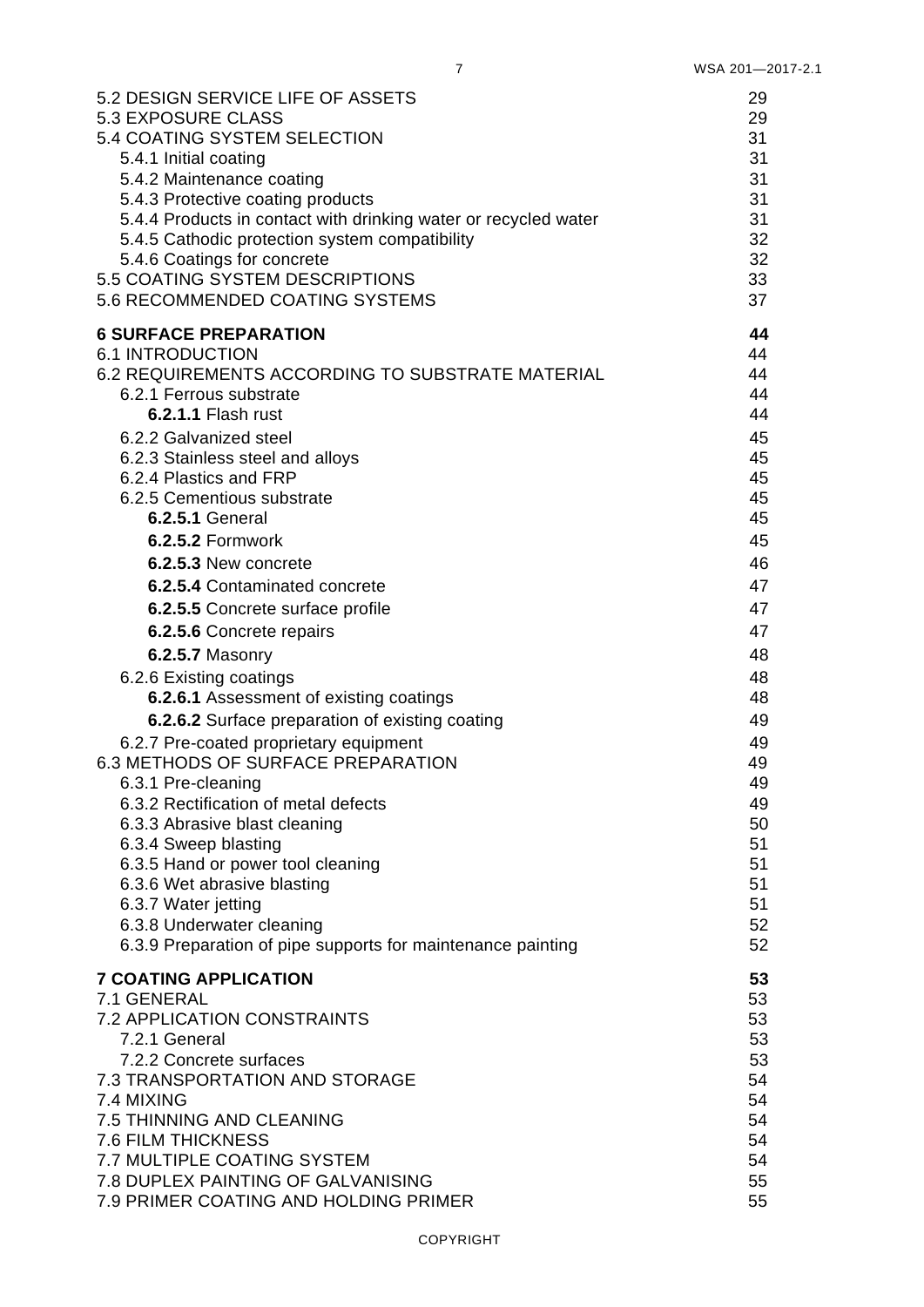| 7.10 EDGE AND STRIPE COATING OF DIFFICULT-TO-SPRAY AREAS                                                                                                                                                                                                                                                                                                                                                                                                                                                                                                                                                                                                                                                                                                                                                                                                                                                                                                                                                                                                                                                                                                                                                                                                | 55                                                                                                                                                                               |
|---------------------------------------------------------------------------------------------------------------------------------------------------------------------------------------------------------------------------------------------------------------------------------------------------------------------------------------------------------------------------------------------------------------------------------------------------------------------------------------------------------------------------------------------------------------------------------------------------------------------------------------------------------------------------------------------------------------------------------------------------------------------------------------------------------------------------------------------------------------------------------------------------------------------------------------------------------------------------------------------------------------------------------------------------------------------------------------------------------------------------------------------------------------------------------------------------------------------------------------------------------|----------------------------------------------------------------------------------------------------------------------------------------------------------------------------------|
| 7.11 CREVICES AND GAPS                                                                                                                                                                                                                                                                                                                                                                                                                                                                                                                                                                                                                                                                                                                                                                                                                                                                                                                                                                                                                                                                                                                                                                                                                                  | 56                                                                                                                                                                               |
| 7.12 FASTENERS                                                                                                                                                                                                                                                                                                                                                                                                                                                                                                                                                                                                                                                                                                                                                                                                                                                                                                                                                                                                                                                                                                                                                                                                                                          | 56                                                                                                                                                                               |
| 7.13 SITE WELDS                                                                                                                                                                                                                                                                                                                                                                                                                                                                                                                                                                                                                                                                                                                                                                                                                                                                                                                                                                                                                                                                                                                                                                                                                                         | 56                                                                                                                                                                               |
| 7.14 REPAIR OF DEFECTS IN NEW COATINGS                                                                                                                                                                                                                                                                                                                                                                                                                                                                                                                                                                                                                                                                                                                                                                                                                                                                                                                                                                                                                                                                                                                                                                                                                  | 56                                                                                                                                                                               |
| 7.15 FINISHED COLOURS                                                                                                                                                                                                                                                                                                                                                                                                                                                                                                                                                                                                                                                                                                                                                                                                                                                                                                                                                                                                                                                                                                                                                                                                                                   | 57                                                                                                                                                                               |
| 7.16 NON-SKID FINISH                                                                                                                                                                                                                                                                                                                                                                                                                                                                                                                                                                                                                                                                                                                                                                                                                                                                                                                                                                                                                                                                                                                                                                                                                                    | 57                                                                                                                                                                               |
| 7.17 PASSIVATION OF STAINLESS STEEL                                                                                                                                                                                                                                                                                                                                                                                                                                                                                                                                                                                                                                                                                                                                                                                                                                                                                                                                                                                                                                                                                                                                                                                                                     | 57                                                                                                                                                                               |
| 7.18 BI-METALLIC CORROSION                                                                                                                                                                                                                                                                                                                                                                                                                                                                                                                                                                                                                                                                                                                                                                                                                                                                                                                                                                                                                                                                                                                                                                                                                              | 58                                                                                                                                                                               |
| <b>8 COATING SYSTEM SPECIFICATIONS</b><br>8.1 ACL (ACRYLIC LATEX)<br>8.2 ALK (ALKYD)<br>8.3 CAC (CALCIUM ALUMINATE CEMENT)<br>8.4 CER (CERAMIC FILLED EPOXY)<br>8.5 CML (CEMENT MORTAR LINING<br>8.6 CPL (CONCRETE PROTECTIVE LINER)<br>8.7 EBS (ELASTOMERIC BOOT SEAL)<br>8.8 EFR (ELASTOMERIC MEMBRANE TANK FLOOR REPAIR)<br>8.9 EHB-A (EPOXY HIGH BUILD, ATMOSPHERIC SERVICE)<br>8.10 EHB-SB (EPOXY HIGH BUILD, SOLVENT BASED FOR IMMERSION SERVICE)68<br>8.11 EHB-SF (EPOXY HIGH BUILD, SOLVENT FREE FOR IMMERSION SERVICE)69<br>8.12 EPM (EPOXY MASTIC / SURFACE TOLERANT)<br>8.13 EUH (EPOXY ULTRA HIGH BUILD)<br>8.14 EWB (EPOXY WATER BASED)<br>8.15 FBE (FUSION BONDED EPOXY)<br>8.16 FPE (FUSION BONDED POLYETHYLENE)<br>8.17 GAL (HOT DIP GALVANISING)<br>8.18 HSS (HEAT SHRINKABLE SLEEVE)<br>8.19 IZS (INORGANIZ ZINC SILICATE)<br>8.20 NOV (NOVOLAC EPOXY)<br>8.21 PMM (POLYMER MODIFIED MEMBRANE)<br>8.22 POW (POWDER COATING)<br>8.23 PSL (POLYSILOXANE)<br>8.24 PUR-A (POLYURETHANE, HIGH PERFORMANCE)<br>8.25 PUR-B (POLYURETHANE, MODERATE PERFORMANCE)<br>8.26 PUE (POLYUREA)<br>8.27 SLX (SILANE-SILOXANE)<br>8.28 TAPE (TAPE WRAPPING)<br>8.29 TSZ (THERMAL SPRAYED ZINC)<br>8.30 VES (VINYL ESTER)<br>8.31 ZRE (ZINC RICH EPOXY) | 59<br>59<br>60<br>61<br>62<br>63<br>64<br>65<br>66<br>67<br>70<br>72<br>73<br>74<br>75<br>76<br>77<br>78<br>79<br>80<br>81<br>82<br>83<br>84<br>86<br>87<br>88<br>89<br>90<br>91 |
| <b>9 PRODUCT SPECIFICATIONS</b>                                                                                                                                                                                                                                                                                                                                                                                                                                                                                                                                                                                                                                                                                                                                                                                                                                                                                                                                                                                                                                                                                                                                                                                                                         | 92                                                                                                                                                                               |
| <b>10 QUALITY CONTROL - INSPECTION AND TESTING</b>                                                                                                                                                                                                                                                                                                                                                                                                                                                                                                                                                                                                                                                                                                                                                                                                                                                                                                                                                                                                                                                                                                                                                                                                      | 94                                                                                                                                                                               |
| <b>10.1 INTRODUCTION</b>                                                                                                                                                                                                                                                                                                                                                                                                                                                                                                                                                                                                                                                                                                                                                                                                                                                                                                                                                                                                                                                                                                                                                                                                                                | 94                                                                                                                                                                               |
| <b>10.2 QUALITY CONTROL RECORDS</b>                                                                                                                                                                                                                                                                                                                                                                                                                                                                                                                                                                                                                                                                                                                                                                                                                                                                                                                                                                                                                                                                                                                                                                                                                     | 94                                                                                                                                                                               |
| 10.3 INSPECTION AND TESTING METHODS                                                                                                                                                                                                                                                                                                                                                                                                                                                                                                                                                                                                                                                                                                                                                                                                                                                                                                                                                                                                                                                                                                                                                                                                                     | 94                                                                                                                                                                               |
| 10.3.1 Introduction                                                                                                                                                                                                                                                                                                                                                                                                                                                                                                                                                                                                                                                                                                                                                                                                                                                                                                                                                                                                                                                                                                                                                                                                                                     | 94                                                                                                                                                                               |
| 10.3.2 Visual inspection                                                                                                                                                                                                                                                                                                                                                                                                                                                                                                                                                                                                                                                                                                                                                                                                                                                                                                                                                                                                                                                                                                                                                                                                                                | 94                                                                                                                                                                               |
| 10.3.3 Adhesion of existing coating                                                                                                                                                                                                                                                                                                                                                                                                                                                                                                                                                                                                                                                                                                                                                                                                                                                                                                                                                                                                                                                                                                                                                                                                                     | 95                                                                                                                                                                               |
| 10.3.4 Surface cleanliness                                                                                                                                                                                                                                                                                                                                                                                                                                                                                                                                                                                                                                                                                                                                                                                                                                                                                                                                                                                                                                                                                                                                                                                                                              | 95                                                                                                                                                                               |
| 10.3.5 Surface appearance (blast class)                                                                                                                                                                                                                                                                                                                                                                                                                                                                                                                                                                                                                                                                                                                                                                                                                                                                                                                                                                                                                                                                                                                                                                                                                 | 95                                                                                                                                                                               |
| 10.3.6 Surface profile (blast profile)                                                                                                                                                                                                                                                                                                                                                                                                                                                                                                                                                                                                                                                                                                                                                                                                                                                                                                                                                                                                                                                                                                                                                                                                                  | 96                                                                                                                                                                               |
| 10.3.7 Temperature and relative humidity                                                                                                                                                                                                                                                                                                                                                                                                                                                                                                                                                                                                                                                                                                                                                                                                                                                                                                                                                                                                                                                                                                                                                                                                                | 96                                                                                                                                                                               |